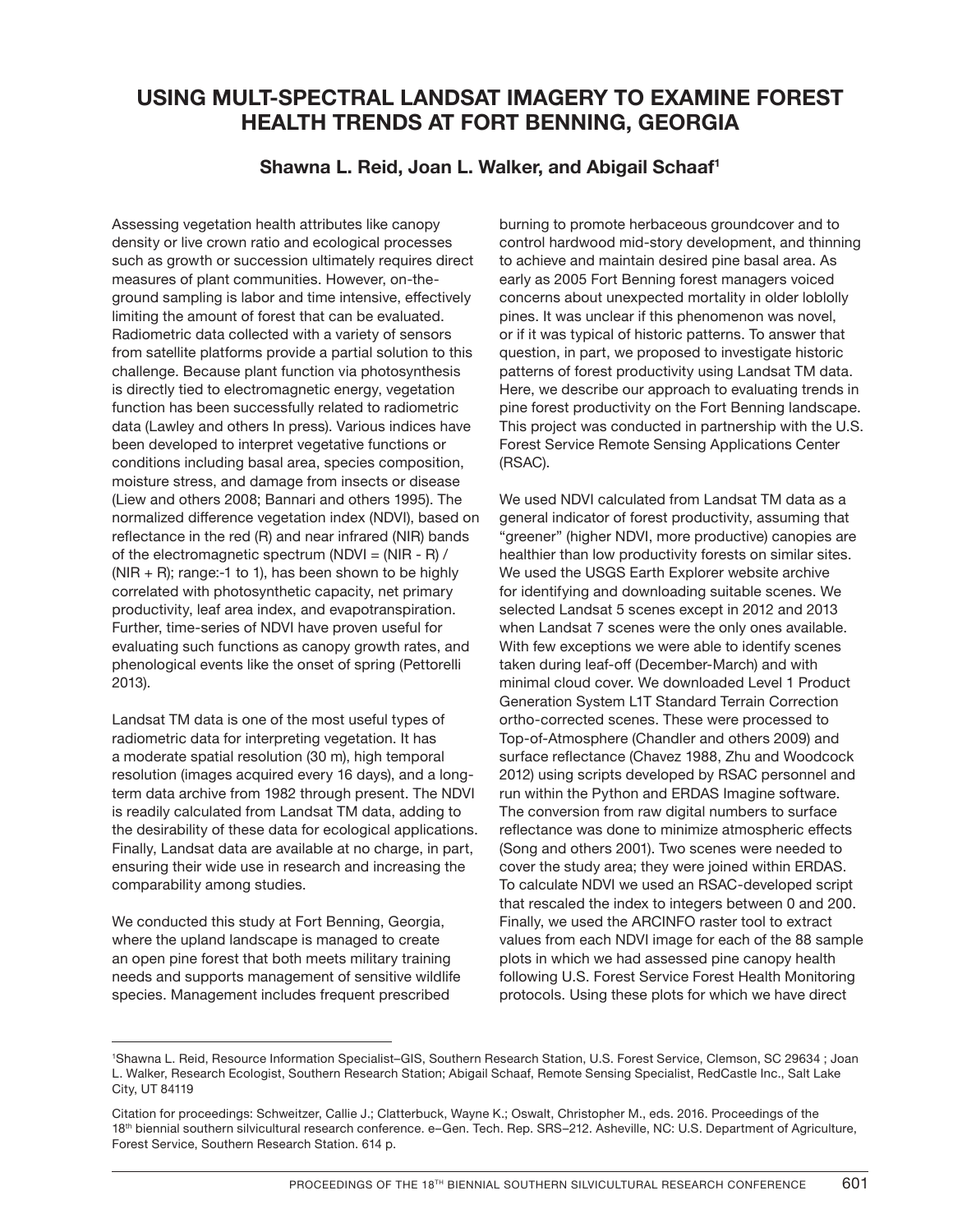canopy health measures allowed us to relate spectral data to actual forest health conditions (results not reported here).

We examined the general trend in NDVI from 1984 to 2013 (fig. 1). Based on simple linear regression, the mean performance of all plots through time was negative (fig. 1).Though the trend in NDVI was negative (slope = -0.4241) the relationship was weak (r $2$ = 0.1052).

To better understand the variation among plots, we attempted to account for two components of the temporal trend: the NDVI level and slope. We first standardized NDVI values across all plots within each year, thereby assigning a standardized (z-transformed) NDVI score for each plot in each year. We calculated an average standardized NDVI score for each plot across all years. Then we calculated the slope of NDVI through time for each plot, and calculated a standardized slope

score. Using both the mean standardized NDVI and standardized slope, we divided the plots into sixteen classes (table 1) defined by all combinations of four NDVI levels and four slope categories (strongly positive, flat, decreasing, and strongly decreasing). Levels were determined by natural breaks in the distributions of plots across the standardized NDVI and slope values, respectively.

Most sample plots were declining in greenness through time, consistent with the overall NDVI trend (fig. 1). The classification identified some plots that were both low NDVI but strongly increasing and high NDVI but strongly declining, combinations that were not intuitively easy to interpret. Based on an examination of a series of aerial photos, we determined that the former included relatively young fast-growing plantations and the latter occurred where management activities (e.g. fire, harvest) had reduced canopy cover abruptly.



Figure 1—Trend analysis graph showing the NDVI values for each plot over the 30 year time series and the trend line (in red) which shows the slope of mean plot performance against year (linear regression).

| Table 1–Distribution of 88 sample plots across trend classes defined  |
|-----------------------------------------------------------------------|
| by combining the NDVI standardized (z-transformed) within each year   |
| and averaged across all years with the magnitude of the slope of NDVI |
| regressed on year                                                     |

| Class          | Strong decline | Declining | Flat | Improving |
|----------------|----------------|-----------|------|-----------|
| Very healthy   | 5              | 12        | 0    |           |
| Healthy        | 13             | 3         | 4    |           |
| Unhealthy      | 5              | 13        |      |           |
| Very unhealthy | 5              | 15        | 6    | 3         |